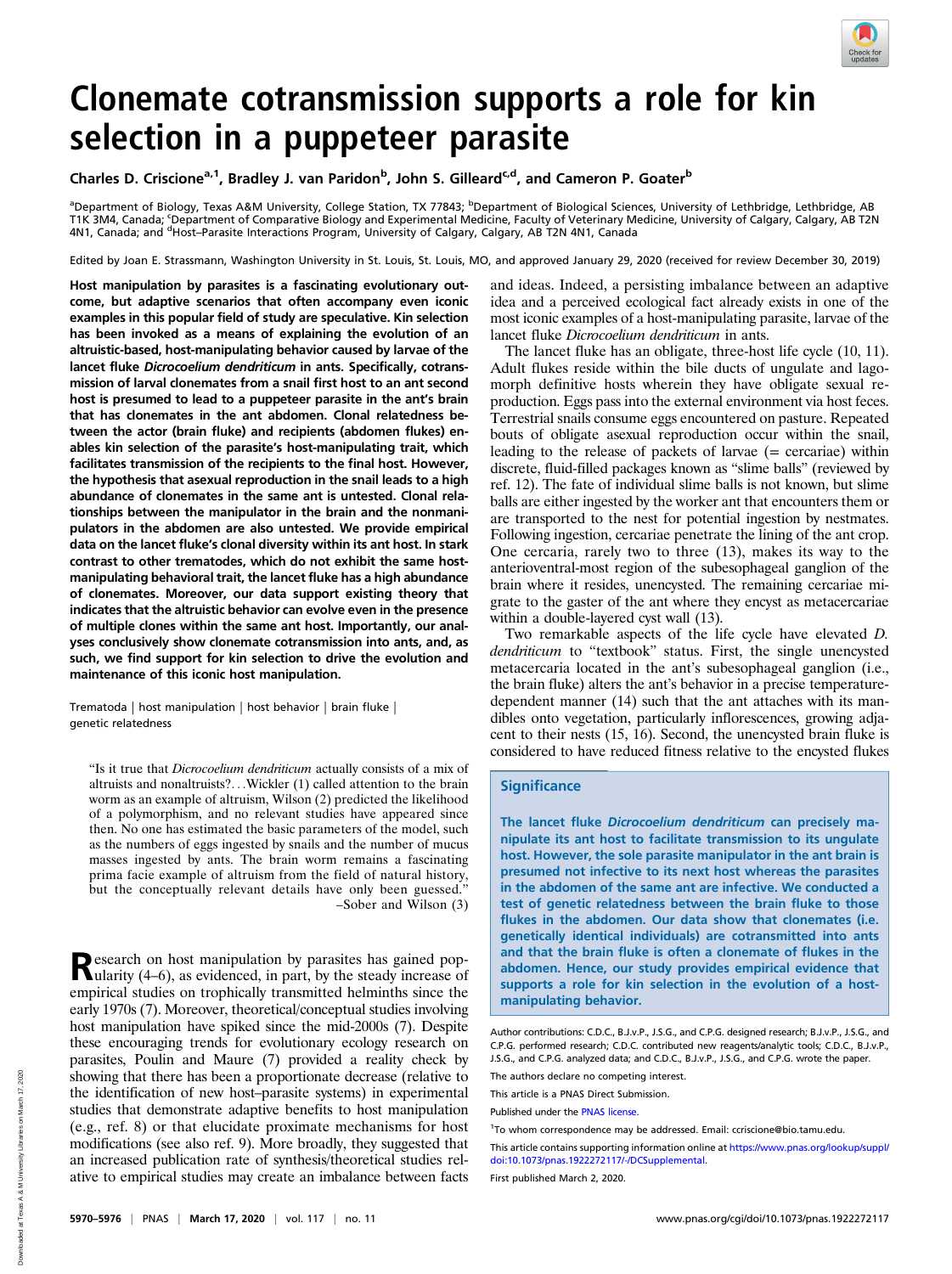in the abdomen (13, 16, 17); thus, the brain fluke apparently displays an altruistic behavior. Given that an ant may consume a slime ball with potentially many clonemates (i.e., individuals of the same clone  $[=$  progenitor egg $]$ , it is presumed that the brain fluke has encysted clonemates in the abdomen of the same ant. This clonemate cotransmission into ants enables kin selection of the host-manipulating behavior. Specifically, the ultimate cost experienced by the altruistic brain fluke is thought to be mitigated because it facilitates the transmission of its encysted clonemates (i.e., the highest form of genetic relatedness) to the final host (1, 2, 18). The adaptive story that emerges from the above ecology and life history is one where selection for increased transmission to a final host (grazing mammals) has led to the evolution of a hostmanipulating mechanism, which itself is the result of an evolved behavior that reduces the fitness of the parasite. This altruistic behavior is possible via kin selection because the life cycle is conducive to cotransmission of clonemates into ants.

Although a fantastical narrative, there exist no data on clonemate cotransmission within ant hosts to support the idea that kin selection may be at play. Indeed, supportive evidence for the "clonemate cotransmission hypothesis" into ants is absent, despite coverage in theoretical and conceptual works discussing the evolution of host manipulation in D. dendriticum (e.g., refs. 1, 18, and 19). Furthermore, theoretical work by Wilson (2) has shown that the altruistic behavior could evolve even in the presence of multiple clones within an ant host and that a balanced polymorphism could exist between altruistic and nonaltruistic behavioral variants in the parasite's population (3). Regardless of the number of clones, studies examining the perception that trematodes should have an abundance of clonemates in hosts subsequent to the mollusc first host did not become common until the 2000s (20). A current summary of the available data suggests that clonemates in second or third hosts are not common in many trematode systems (20, 21). Hence, it is necessary to revisit the iconic host-manipulating lancet fluke to test the clonemate cotransmission hypothesis with empirical data from ants.

The "the basic parameters" requested by Sober and Wilson (3) call for data on how many eggs are ingested by snails and how many slime balls are eaten by ants. These two factors combine to shape the cotransmission of clonemates to an ant and how many clones cooccur in an ant. Because kin selection on the host-manipulation trait would be manifested in the transmission from ant to final host, the parameters of primary importance are the clone and clonemate distributions within and among ant hosts. Specifically, for kin selection to promote host manipulation, parasite clonemates must be unevenly distributed in the population such that parasite relatedness within hosts is higher than between hosts. This uneven distribution of clonemates is defined as cotransmission. We therefore asked three questions that are necessary to assess a possible role for kin selection in the evolution of host manipulation by the lancet fluke. 1) Is there evidence of cotransmission of clonemates into ants? Kin selection could also be made possible via sibling relationships so we took advantage of newly developed methods based on pedigree reconstruction data to also ask if there was evidence of sibling cotransmission into ants (22). 2) Does a brain fluke have clonemates or siblings encysted in the same host? 3) If there is clonemate cotransmission, can multiple clones coexist in an ant host?

## Materials and Methods

Study Site and Ant Collections. Our study included samples of infected ants, Formica aserva, from two sites in Cypress Hills Park in southeastern Alberta, Canada. The lancet fluke was introduced into the park from Europe prior to the 1980s and then emerged in the mid 1990s (23). The two collection sites were selected from ∼32 known locations in the park where ants have been observed attached to vegetation (24). We selected one of the sites (Staff Camp [SC]) because we had observed attached ants adjacent to a well-defined nest each year since 2009 (25) and because we had background information on

patterns of *D. dendriticum* infection in populations of ant (26) and snail (27) intermediate hosts. Our ongoing studies that involve monitoring the behavior of marked ants as they leave and enter their nest also occur at this site (16). We have also observed attached ants on plants at the second site (Trans-Canada Trail [TC]) each year since 2009 (25). This site is 12 km southeast of the SC site. The morphological characteristics of brain flukes and the nature of the brain fluke– brain interface have been well-characterized for ants sampled from this site (13). At each site, a  $3-m^2$  area surrounding the nest was demarcated with flagging tape, and then the first nine ants observed attached to a plant were manually detached and then fixed whole in 90% ethanol. Samples of individual ants were collected on 8 June 2013 between 6:00 and 9:00 AM from the two sites.

DNA Extraction, PCR, and Genotyping. For consistency, we refer to encysted metacercariae from the abdomen as "body flukes" and the single nonencysted metacercaria in the subesophageal ganglion as the "brain fluke." Individual body flukes were isolated from ants by opening the abdomen into a Petri dish containing distilled water. The numbers of body flukes (= intensity) (28) were assessed in each ant following methods in van Paridon et al. (26). Individual body flukes were selected for DNA extraction and placed in 200-μL PCR tubes containing 50 μL of lysis buffer (29) and Proteinase K (10 mg/mL; New England BioLabs). To extract DNA from the brain fluke, the head of each ant was removed from each body and placed in a 1.5-mL Eppendorf tube containing 50 μL of lysis buffer and Proteinase K. Heads were crushed using a sterile plastic pestle within the tube to increase exposure of the metacercaria to the lysis solution. All metacercariae were scored at five microsatellite loci (DdMs21, DdMs28, DdMs60, DdMs70, and DdMs95) as per the PCR and genotyping methods in van Paridon et al. (29). When present, up to 22 larvae per ant were used in DNA extractions (except one ant where we did 28). In total, we attempted DNA extractions on 376 larvae.

Clonemate Identification. We first note that about 27% of the larvae failed to produce a quality DNA template as evidenced by failed PCRs across multiple attempts and loci. We suspect that preservation of whole ants in ethanol may have decreased extraction efficiency of the tiny larval flukes. We only retained metacercariae that were successfully genotyped at all five loci to allow for appropriate clonality tests and to avoid low quality samples. The final dataset included a total of 272 metacercariae across 18 hosts. F-statistic results (see below) did not show any evidence of null alleles, and, thereby, the obtained multilocus genotypes enabled unbiased estimates of clonal metrics. GENCLONE 2.0 was used to identify individuals with identical multilocus genotypes (MLGs) and to test whether identical MLGs arose from asexual reproduction: i.e., test if identical MLGs were clonemates (30). The clonemate testing was done by calculating  $P_{\text{sex}}$ , which is the probability of observing n copies of an MLG in a sample size of N given sexual reproduction. If  $P_{\text{sex}} < 0.05$  at  $n = 2$ , then all copies of that MLG can be considered to be the product of asexual reproduction (31). Prior work on a sample of adult flukes indicated that the D. dendriticum at our sampling locations represented a panmictic population (29). Thus, we looked for identical MLGs and calculated  $P_{sex}$  across the entire sample of  $n = 272$  metacercariae from  $n = 18$  ant hosts. We also did  $P_{\text{sex}}$  calculations for each sampling site separately and obtained the same clone/clonemate identification results.

We note the  $P_{\text{sex}}$  can only evaluate if identical MLGs are part of the same clone. As indicated by Arnaud-Haond et al. (32), however, mutation, PCR errors, or scoring errors may lead to small allelic differences within a single clone. Following the recommendations of Arnaud-Haond et al. (32), we plotted the number of allelic differences between pairs of unique MLGs and found a bimodal distribution where six pairs of unique MLGs differed at a single allele. We assessed the significance of each of these pairs separately by removing the one locus at which the pair differed and then recalculated  $P_{\text{sex}}$ . In each of these cases, the six pairs were found to be significant ( $P_{\text{sex}}$  < 0.01 at  $n = 2$ ): i.e., there were six unique clones and not 12. Again,  $P_{sex}$  calculations by sampling site led to the same results. Therefore, we modified the dataset such that the genotype that will be used to represent the unique clone of these pairs will be the more frequent genotype. This carries the assumption that the less frequent genotype was due to mutation, PCR error (such as allele dropout), or scoring error. We refer to this dataset as  $n = 272 \text{mod}$ . After identifying all clones and determining the significance of all clonemates, the index of clonal diversity was calculated as the number of clones per number genotyped (32).

Clonal Structure Analyses. To broadly test for evidence of cotransmission of clonemates, we analyzed average within-host  $F_{15}$  and  $F_{57}$  among hosts (multilocus estimators) in two datasets: the total dataset ( $n = 272 \text{mod}$ ) and a dataset where the number of unique clones was reduced to one representative within each host ( $n = 59$ ).  $F_{15}$  and  $F_{57}$  measure the proportional change in heterozygosity (expected under Hardy–Weinberg equilibrium) that is due to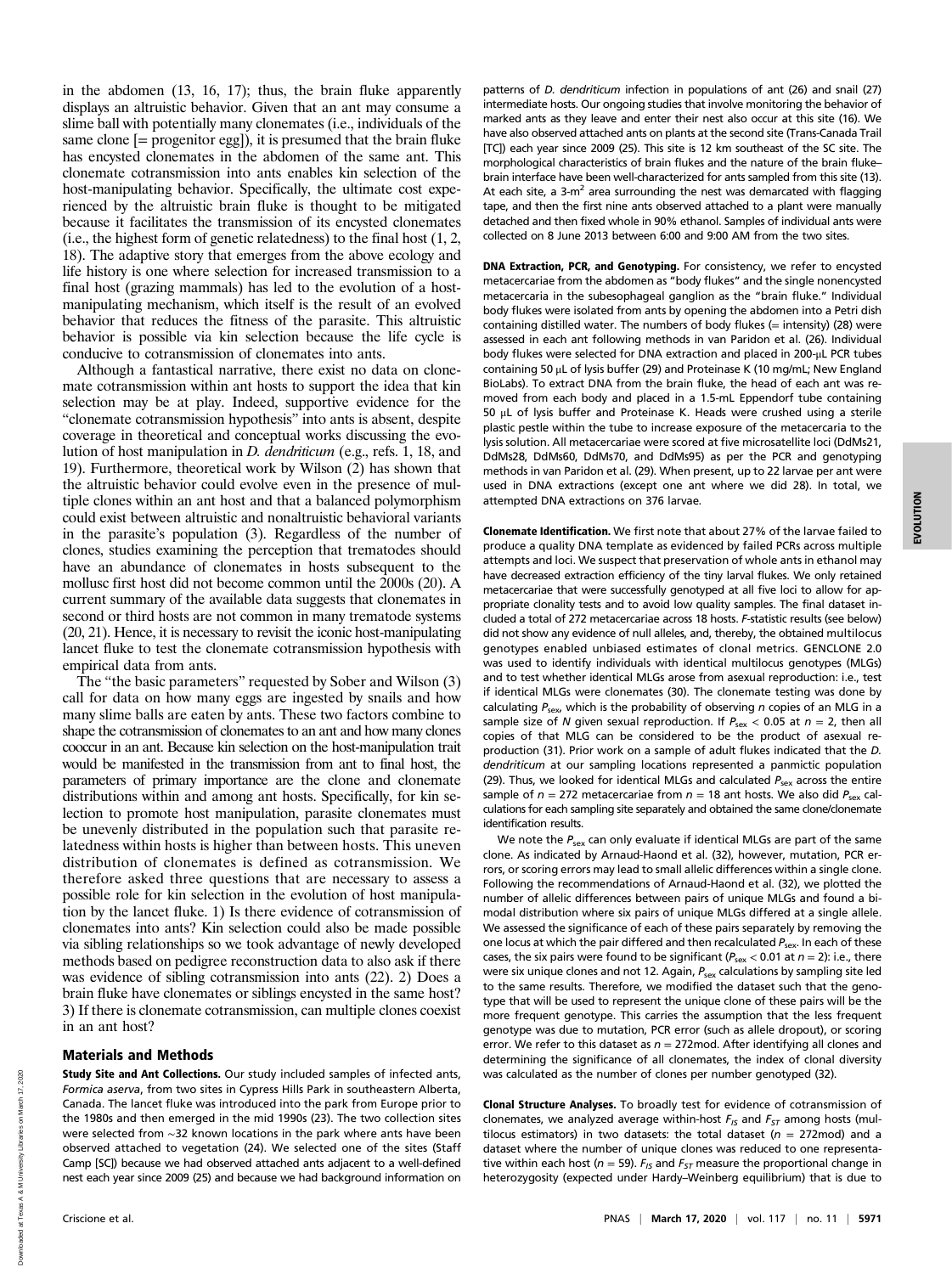nonrandom union of gametes in a subpopulation or subdivision of a population into subpopulations, respectively. According to the theoretical work of Prugnolle et al. (33), the expectation is that a high variance in clonal reproductive success will drive within-host  $F_{15}$  negative and increase among-host  $F_{ST}$ . Significance was tested in FSTAT (34) using 10,000 randomizations of alleles among individual flukes within hosts and of genotypes among hosts, respectively. For two-tailed tests of  $F_{15}$  across the entire component population (i.e., ignoring among-host delineations) (28), we used SPAGeDI with 10,000 randomizations of alleles among individuals (35). The presence of clonemates should also increase linkage disequilibrium. Across the entire component population, we tested genotypic equilibrium (GD) between pairs of loci in GENEPOP 4.2 (Markov chain parameters: 5,000 dememorizations; 5,000 batches; 5,000 iterations) (36) on the total dataset ( $n = 272 \text{mod}$ ) and in a reduced dataset of one representative of each clone ( $n = 54$ ). Note the reduced dataset of the component population ( $n = 54$ ) is smaller than the among-host reduced dataset ( $n = 59$ ) because a few clones occurred in more than one host (Results).

Pedigree Reconstruction. Pedigree reconstruction analyses were conducted to determine if sibling cotransmission, as well as clonemate cotransmission, could also be a factor in driving kin selection. In order to carry out the pedigree reconstruction analyses, only individuals that are the product of sexual reproduction need to be included. Thus, at this point, clonal inference is assumed fixed without error, and the dataset was reduced to one individual per clone  $(n = 54)$  for the sibship reconstruction analysis. We used the full-likelihood method of sibship reconstruction implemented in the software COLONY v2.0.6.4 (37). Details of the method are given in Wang and Santure (38) and Wang et al. (39). The following settings were specified in COLONY: female and male polygamy with inbreeding for a monoecious species, length of run was very long under the full-likelihood method with very high precision, three runs, allele frequencies estimated from the dataset and were updated as the analysis was run, and sibship scaling was set to yes. We did not use the sibship prior option as individual adult flukes have very high fecundity (24). Allelic dropout rate was set to 0.005, and mutation/error rate was set to 0.005. We also did two additional analyses: 1) error rates set to 0, and 2) error rates set to 0 and a strong sibship prior with maternal and paternal family sizes set to 3.6. The latter was done to determine if sib inference was sensitive to this prior. Qualitatively, these additional analyses were nearly identical to the results from the initial analysis so we only report on the main analysis.

Of specific interest were the sibling relationships of brain flukes to body flukes within the same ant. Sibling relationships between pairs of clones (= dyads) were based on the best configuration of the sibship analysis, and the probability of the sibling relationship was based on that given in the FullSibDyad or HalfSibDyad output files in COLONY.

Assessing Clonemate and Sibling Cotransmission. As described in Detwiler and Criscione (22), the percentage of sibling dyads (full- and half-sib dyads summed) within hosts ( $P<sub>S</sub>$ ) compared to the percentage of sibling dyads over the entire component population  $(P_{FS})$  (i.e., the expectation by random chance alone) provides a direct test of sibling cotransmission. Note, in Detwiler and Criscione (22), these statistics were referred to as kin dyads ( $P_K$ ) and  $P_{EK}$ , respectively), but, here, we use sibling dyads to avoid confusion in the fact that clonemates also represent a kin relationship. We adopt their approach to analyze clonemate cotransmission. In particular, the percentage of clonemate dyads within hosts  $(P_C)$  compared to the percentage of clonemate dyads over the entire component population  $(P_{EC})$  can be used to test clonemate cotransmission. The following was done to estimate the above percentages. After the sibship analysis was conducted on the clones ( $n = 54$ ), clonemates were included back into the dataset ( $n = 272 \text{mod}$ ) and assigned the same parent identifications as that of their clonemate used in the sibship analysis. Parent identifications are based on the best configuration of the sibship analysis (22). Based on the clonemate and parent identifications, clonemate, full-sib, half-sib, and unrelated relationships could be assigned to all dyads across the component population and within ant hosts.

The percentages of clonemate dyads and sibling dyads (full and half sibs summed) within hosts ( $P_c$  and  $P_s$  respectively) are calculated as weighted averages over hosts where the weights are based on the sample sizes of genotyped metacercariae of each host (i.e., the percentage of genotyped metacercariae in a host relative to the total genotyped). Specific details on significance testing are given in Detwiler and Criscione (22). In short, resampling procedures are used to assess error and generate confidence intervals (CIs). Clonemate inference is assumed without error so only sampling error, evaluated by bootstrapping over hosts, is estimated for  $P_c$  and  $P_{EC}$ . For  $P_S$  and  $P_{ES}$ , pedigree estimation error is based on a resampling procedure using the plausible sibship configurations provided in the plausible configuration archive by COLONY whereas sampling error is assessed by bootstrapping over host individuals (22). CIs of  $P_c$  and  $P_s$  are compared to CIs of  $P_{EC}$  and  $P_{ES}$ , respectively. Nonoverlapping 84% CIs are considered to approximate a significant difference at a  $P = 0.05$  (40). Odds ratios were calculated to assess the magnitude of difference between  $P_C(P_S)$  and  $P_{EC}(P_{ES})$ . The odds ratio of clonemate dyads within hosts compared to the component population was  $OR_C =$  $[(P_C)/(1 - P_C)]/[(P_{EC})/(1 - P_{EC})]$ , and the odds ratio for sibling dyads was  $OR_S =$  $[(P<sub>S</sub>)/(1 - P<sub>S</sub>)]/[(P<sub>ES</sub>)/(1 - P<sub>ES</sub>)]$ . Odds ratios were calculated within each bootstrap replicate, and the resulting simulated distributions were used to determine if the observed OR<sub>C</sub> or OR<sub>S</sub> differed from 1 (the value expected if  $P_c$  and  $P_s$  did not differ from  $P_{EC}$  and  $P_{ES}$ , respectively).

Mean Number of Clones per Host. We calculated the mean number of clones per ant host in two ways. First, we used a weighted mean based on the raw number of clones per host where the weighting was based on the sample size of genotyped flukes of each host. The second was to calculate the Shannon– Weiner diversity index (H′) per host and then convert the value to  $N_1$   $=$   $\mathrm{e}^{H^{\prime}}$  where  $N_1$  represents the number of equally common clones that would produce the same clonal diversity H' in a host (41). A weighted mean of  $N_1$  was calculated among hosts where, as above, the weight was the genotyped sample size. The reason for using  $N_1$  is that Wilson (2) used several simplifying parameters in his model, one of which was that clones were equally frequent within a host. The variable  $N_1$  would be analogous to this latter assumption. To test if the mean number of clones per host or mean  $N_1$  per host was greater than 1, we bootstrapped over hosts (10,000 times) to determine the proportion of simulated values (i.e., the means) >1. Randomization tests were conducted with POPTOOLS V3.2.5 (42).

Clonal Metrics by Location. The clonal metrics described above (index of clonal diversity, mean number of clones per host,  $N_1$  per host,  $P_{EC}$ ,  $P_C$ , and  $OR_C$ ) were analyzed across the entire dataset ( $n = 272 \text{mod}$ ). However, clonal transmission could be influenced by local scale factors (Discussion). Thus, we analyzed clonal metrics for samples from each location separately to determine if there were any differences in clonal patterns between SC and TC.

Data Availability. All data discussed in the paper are available in [SI Appendix](https://www.pnas.org/lookup/suppl/doi:10.1073/pnas.1922272117/-/DCSupplemental), [Tables S1 and S2.](https://www.pnas.org/lookup/suppl/doi:10.1073/pnas.1922272117/-/DCSupplemental)

## Results

Sampling and Genotyping. The total number of flukes collected from the 18 ants was 874 with a range of 17–176 per ant (Fig. 1). Including 11 brain flukes, a total of 272 metacercariae were successfully genotyped at all 5 loci (Fig. 1). The full genotype dataset  $(n = 272)$  of all metacercariae is available in *SI Appendix*[, Table S1](https://www.pnas.org/lookup/suppl/doi:10.1073/pnas.1922272117/-/DCSupplemental).

Clonemate Identification. A total of 60 unique MLGs was identified among the 272 metacercariae that were successfully genotyped. In all cases where there was more than one copy of an MLG, the  $P_{\text{ser}}$  < 0.01 at  $n = 2$ . Thus, all repeated copies of an MLG are clonemates. In addition, the six pairs of MLGs that differed by a single allele also had  $P_{sex}$  < 0.01 at  $n = 2$  after removing the discrepant locus. In five of the six pairs, allele dropout may explain the single allele difference as the less frequent MLG was homozygous at the locus that differed by 1 allele. Furthermore, the paired MLGs were always found cooccurring within the same host individuals, a result that seems unlikely if pairs truly represented different clones. Hence, we are confident that the modified dataset (Methods) more appropriately reflects clone identifications. After making the modified dataset ( $n = 272 \text{mod}$ ) ([SI Appendix](https://www.pnas.org/lookup/suppl/doi:10.1073/pnas.1922272117/-/DCSupplemental), Table [S2](https://www.pnas.org/lookup/suppl/doi:10.1073/pnas.1922272117/-/DCSupplemental)), there were 54 unique MLGs, and, once again, all repeated copies of an MLG were found to be clonemates (i.e.,  $P_{sex}$  < 0.01 at  $n = 2$ ). Therefore, the overall index of clonal diversity expressed as a percentage was 19.9% (54 of 272). We note that the five loci we used had very high discriminatory power to identify the maximal clonal diversity in the sample, as evidenced by the resampling of all loci combinations from one to five loci (option in GENCLONE 2.0). In fact, at just three loci, the mean number of unique MLGs was 53.2 (range: 51 to 54), and, with four loci, all 54 MLGs were identified.

None of the 54 clones or clonemates were shared between the two sites (Fig. 1). Thus, clonemates only occurred within sampling locations (i.e., within ant nests) and not between them. Although up to eight clones were detected in an individual ant

Downloaded at Texas A & M University Libraries on March 17, 2020 Downloaded at Texas A & M University Libraries on March 17, 2020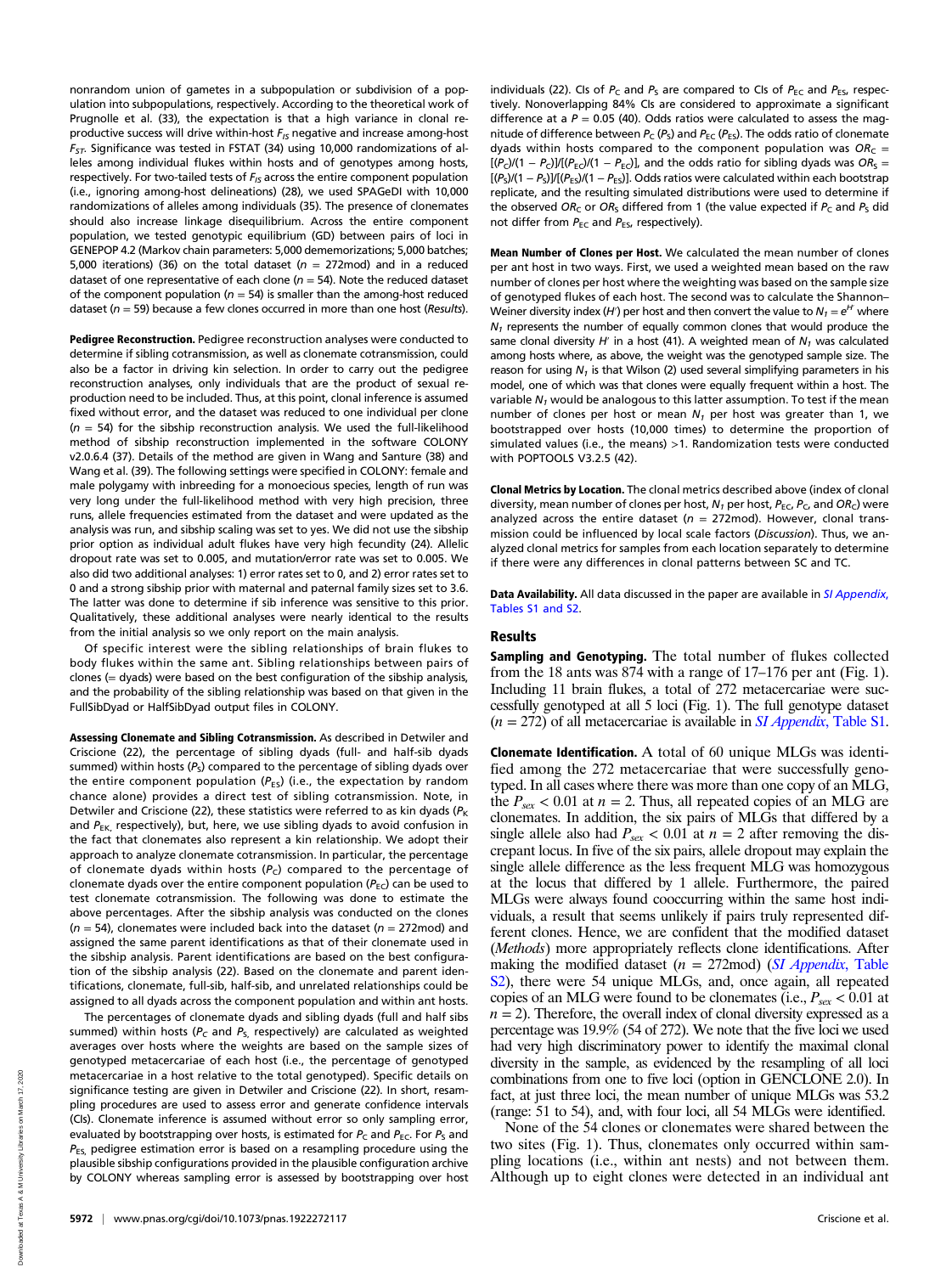

Fig. 1. Distribution of larval D. dendriticum clones and clonemates among infected ants collected from two sampling locations (SC, top; and TC, bottom) in Cypress Hills Park, Alberta. Each circle represents a unique clone, except for the following two criteria: 1) Solid colors denote clonemates that occur between hosts, and 2) red-outlined/patterned circles denote a brain fluke and its abdomen clonemates within a host. The area of the circle is proportional to the number (shown in the circle) of individuals of the respective circle. For example, the fourth ant in site SC has eight individuals of the green clone, one of which is a brain fluke, and 12 individuals of the blue clone. The green and blue clones are also found in the third ant in site SC. The third ant has a brain fluke that does not have a clonemate in the abdomen.

(ant 9 at TC), 66% of the ants contained one to three clones. The summary distribution data also showed that five clones had clonemates shared between different ants collected at the same site (all at site SC) (Fig. 1). Ants 3 and 4 shared the "green" and "blue" clones, and ants 6 and 7 shared the "orange," "magenta," and "purple" clones (Fig. 1). For example, the "purple" clone present in the head of ant 7 was found in the body of ant 6. In 11 of the ants where both a brain and body fluke were genotyped, there were six cases where the brain fluke had clonemates in the abdomen of the same host (red outlined circles, Fig. 1).

**Clonal Structure.** In the complete dataset  $(n = 272 \text{mod})$ , average within-host  $F_{IS}$  was significantly negative (-0.407; one-tailed  $P \lt \theta$ 0.001), and there was significant among-host genetic structure  $(F_{ST} = 0.275$ ; one-tailed  $P < 0.001$ ). Ignoring among-host partitioning,  $F_{IS}$  of the component parasite population was significantly negative  $(-0.039,$  two-tailed  $P = 0.003$ ), and all 10 pairwise combinations of loci had significant GD (all  $P$  values  $< 0.001$ ). When the dataset was reduced to only unique clones within each host ( $n = 59$ ), average within-host  $F_{IS}$  was positive and not significant (0.031; one-tailed  $P = 0.15$ ), and among-host  $F_{ST}$  was no longer significant (0.015; one-tailed  $P = 0.1$ ). When only unique clones were analyzed as a single population ( $n = 54$ ),  $F_{IS}$  was no longer negative (=  $0.052$ ; two-tailed  $P = 0.076$ ). [SI Appendix](https://www.pnas.org/lookup/suppl/doi:10.1073/pnas.1922272117/-/DCSupplemental), Table  $\overline{S3}$  $\overline{S3}$  $\overline{S3}$  provides the per locus number of alleles, gene diversity, and  $F_{IS}$ values for the unique clone data  $(n = 54)$  as this would reflect the product of sexual reproduction in the parental generation of the sample. In addition, there was no significant  $G\bar{D}$  for any pair of loci (all P values  $> 0.17$ ). These results provide strong evidence for clonal genetic structure at the metacercarial stage of D. dendriticum. Moreover, the lack of genetic structure in the reduced datasets indicates flukes from both sites belong to the same underlying genetic population, a result consistent with the panmixia we observed using adult flukes in a prior study (29).

**Pedigree Reconstruction.** With  $n = 54$  unique individuals (i.e., clones), there were 1,431 dyads of which there was a single full sib dyad and 157 half-sib dyads inferred in the best configuration. Hence, 11% of the dyads among clones were inferred to be siblings. Specific sibling and clonemate relationships among brain fluke and body fluke clones are shown in Fig. 1. There were five ants in which the brain fluke had a half-sib relationship to another clone within the same host. In general, the probabilities of these half-sib relationships were low (*P* values = 0.26, 0.38, 0.48, 0.69, and 0.73) (Fig. 1). Thus, caution is advised as these half-sib relationships may be false positives. In contrast, the one full-sib dyad, which was between a brain fluke and body fluke in the same host (Fig. 1), had strong support ( $P = 0.92$ ) and was found in all 1,000 plausible sibship configurations provided in the COLONY archive file.

Assessing Clonemate and Sibling Cotransmission. Across all individuals  $(n = 272)$ , there were 36,856 possible dyads of which 1,471 were clonemate dyads ( $P_{EC} = 4\%$ ). There were three fullsib dyads and 3,872 half-sib dyads ( $P_{ES} = 10.5\%$ ). Within ant hosts, there were 2,369 possible dyads;  $P_{\rm C} = 54\%$  and  $P_{\rm S} =$ 12.8%. There was no overlap in the 84% CI of  $P_{\rm C}$  and  $P_{\rm EC}$  (Fig. 2), and the odds of being a clonemate dyad within hosts was 28 times higher than that expected by chance ( $OR_C = 28.1$ ; 95% CI: [18.9, 48.4];  $P_{>1} = 0.0001$ ). In contrast, the 84% CI of  $P_S$  and  $P_{ES}$ completely overlapped (Fig. 2), and  $OR<sub>S</sub>$  was not significantly greater than 1 ( $OR_S = 1.3$ ; 95% CI: [0.4, 2.6];  $P_{>1} = 0.28$ ). Thus, there was significant clonemate cotransmission, but no significant sibling cotransmission greater than that expected by chance alone.

Mean Number of Clones per Host. Using the raw number of clones, the weighted mean number of clones per ant host was 3.5 (95% CI: 2.2 to 4.9), which was significantly greater than  $1 (P < 0.001)$ . The weighted mean  $N_I$ , number of equally common clones per ant host, was 2.9 (95% CI: 1.9 to 3.9), which was also significantly greater than 1 ( $P < 0.001$ ).

Clonal Metrics by Location. There was no statistical difference in the index of clonal diversity between SC and TC (Fisher's exact test,  $P = 0.65$ ). Moreover, there was overlap in 84% CI for all other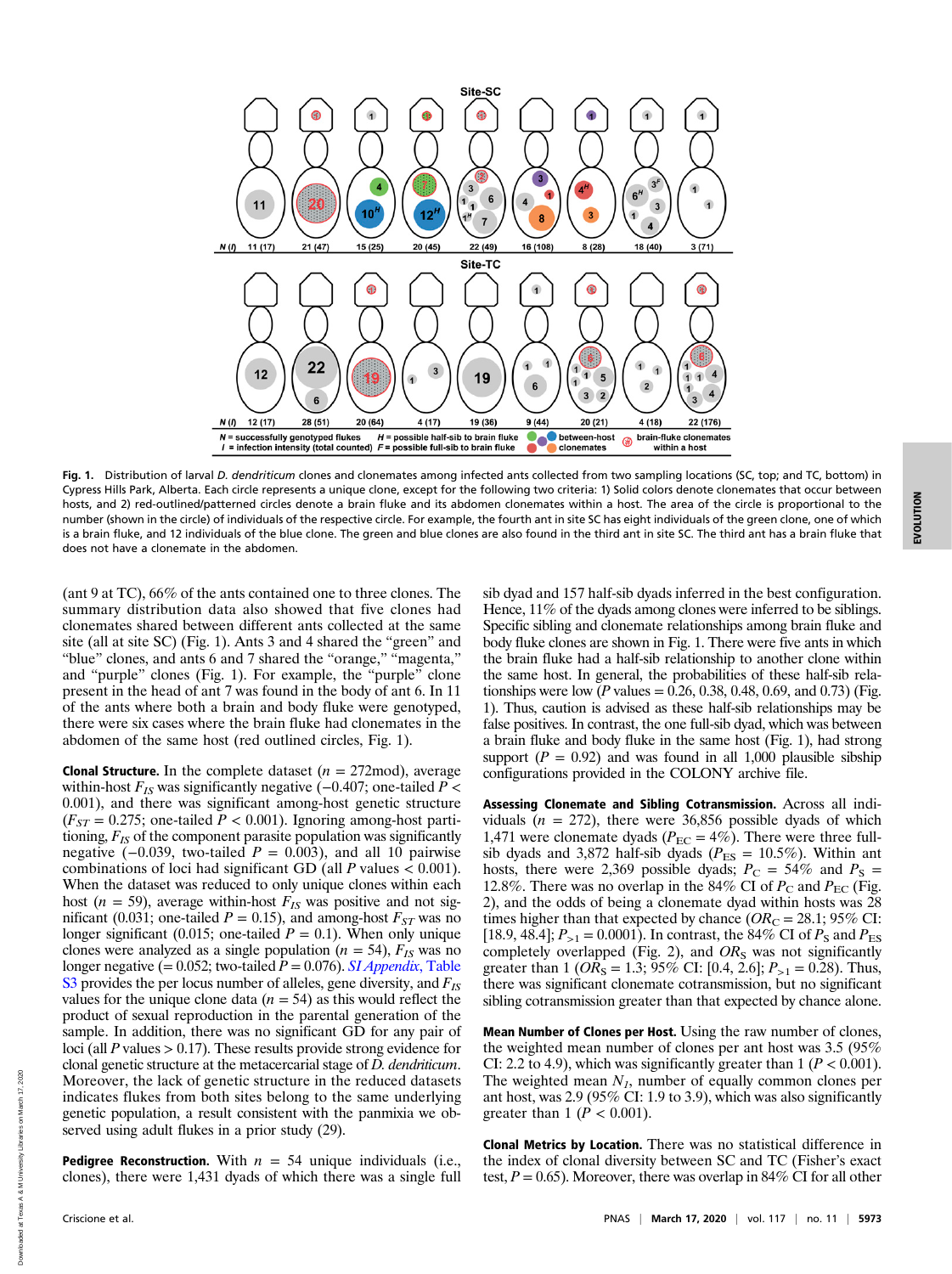

Fig. 2. Percentages of clonemate and sibling dyads within hosts ( $P_c$  and  $P_s$ , respectively; circles) compared to the percentages of clonemate and sibling dyads across the whole component population ( $P_{EC}$  and  $P_{ES}$ , respectively; triangles). The 84% CIs are shown.

clonal metrics (Table 1). Therefore, resulting clonal transmission patterns are nearly identical at both locations, and the results based on analyses of the whole dataset  $(n = 272 \text{mod})$  are the main focus of the discussion.

## **Discussion**

Natural History Inference on Clonemate Abundance. A striking feature we observed for *D. dendriticum* metacercariae is that its index of clonal diversity among ants, 19.9% (54 of 272), is the lowest reported to date for any trematode species. Given the asexual reproduction and high numbers of cercariae often produced in molluscs by trematodes, it may seem intuitive that numerous clonemates would be present in subsequent hosts. However, existing data among trematodes indicate that an abundance of clonemates and, hence, a low index of clonal diversity are not an inevitable outcome. The environments of transmission, peculiarities of life cycle patterns, and sampling scale will drive estimates of clonal diversity (21). Among trematodes with three-host, fully aquatic or aquatic-to-bird life cycles, and no matter if sampling was done at the definitive host or second intermediate host stage, most reported clonal diversities are from 95 to 100% (43–50). Aquatic life cycles are favorable for cercarial dispersal, and mobile second intermediate hosts may acquire cercariae from multiple first hosts. Therefore, even if sampling is completed on a local scale, the chance of finding an abundance of clonemates will be low.

The lowest clonal diversities have been reported from semiterrestrial trematode/host systems. For example, in Schistosoma mansoni, where cercariae directly penetrate the final host, clonal diversities were 80 to 85% among rat final hosts (51, 52). Among sheep hosts on a single farm, Vilas et al. (53) reported a clonal diversity of 58% for Fasciola hepatica, a species where cercariae encyst on vegetation. In these semiterrestrial systems, there is less opportunity for dispersal of clonemates prior to infection of the next host. We do note that, when sampling was conducted on larger scales (e.g., across multiple farms), high clonal diversities have been reported for F. hepatica: 92% from cattle in Spain (53), and 89% and 92% from sheep and cattle, respectively, in the United Kingdom (54).

Why does *D. dendriticum* have a high abundance of clonemates among ant hosts? Certain features of the lancet fluke's terrestrial life cycle likely promote localized transmission from snail to ant. Terrestrial snails have low vagility, lack a dispersive larval stage, and rates of passive transportation by other animals are low (55). The results of marking studies indicate that individuals move less than 2 m over the course of 1 y (56) and only 350 m over their lifetime (57). Likewise, the movement of the ants that are used as second intermediate host for the lancet fluke is probably restricted to a few meters within the vicinity of the nest. Lastly, the cercariae within exuded slime balls cannot disperse, and the slime balls themselves tend to adhere to the surface of the substrate.

The clonemate distributions we observed among ant hosts are consistent with the restricted movement of snails, ants, and slime balls across the landscape. First, clonemates only occurred within, and not between, the two sampling locations that are separated by 12 km (Fig. 1). Given that asexual reproduction occurs in the snail host, this distribution of clonemates makes sense because of the limited dispersal ability of both the snail and ant hosts. If clonemates were to be found among relatively distant locations, the expectation would be that it would occur among the more mobile ungulate definitive hosts. Second, because ants likely ingest slime balls at or near the nest, any sharing of fluke clonemates among ants would occur among nestmates. Consistent with the latter idea, we found two pairs of ants that shared either two or three clones (Fig. 1). These ants that shared clonemates were likely nestmates because they were sampled in close proximity to a nest at the same site. Overall, the low index of clonal diversity (i.e., high clonemate abundance) in our local samples is concordant with the biology of the lancet fluke and sets the stage for the potential of kin selection in D. dendriticum.

Kin Selection Inferences. Is there evidence of clonemate or sibling cotransmission? The answers are yes and no, respectively. In the dataset retaining clonemates ( $n = 272 \text{mod}$ ), there was significant structure among hosts ( $F_{ST} = 0.275$ ), but, upon reducing to one unique clone within each host, there was no longer significant among-host structure ( $F_{ST} = 0.015$ ). Although the former test shows a clear nonrandom distribution of clonemates among ant hosts, comparing  $F_{ST}$  values among systems is problematic due to the dependency of  $F_{ST}$  on high marker gene diversity (i.e., high mutation rates) (58). Building upon the methods of Detwiler and Criscione (22), the proportion of clonemate dyads within hosts

Table 1. Parasite clonal patterns in D. dendriticum-infected ants from two sampled locations in Cypress Hills Park, Alberta

| Site-SC             | Site-TC               |
|---------------------|-----------------------|
| 134                 | 138                   |
| 25                  | 29                    |
| 18.7%               | 21.0%                 |
| 3.5(2.4, 4.7)       | 3.4(1.9, 5)           |
| 2.9(2.1, 3.8)       | 2.7(1.6, 3.9)         |
| $0.08$ (0.05, 0.11) | $0.08$ (0.05, 0.11)   |
| 0.48(0.32, 0.65)    | $0.60$ $(0.41, 0.78)$ |
| 10.5 (7.0, 17.5)    | 17.1 (11.6, 33.4)     |
|                     |                       |

Overlap in 84% CI (in parentheses) shows no differences between sites for any of the clonal metrics.

\*The percentage of clones among genotyped individuals.

† Weighted mean of the raw number of clones per host.

‡ Weighted mean of the number of equally common clones per ant host.

<sup>§</sup>Percentage of clonemate dyads over the entire component population (see text for details).

{ Percentage of clonemate dyads within hosts (see text for details).

# Odds ratio of clonemate dyads within hosts to the component population (see text for details).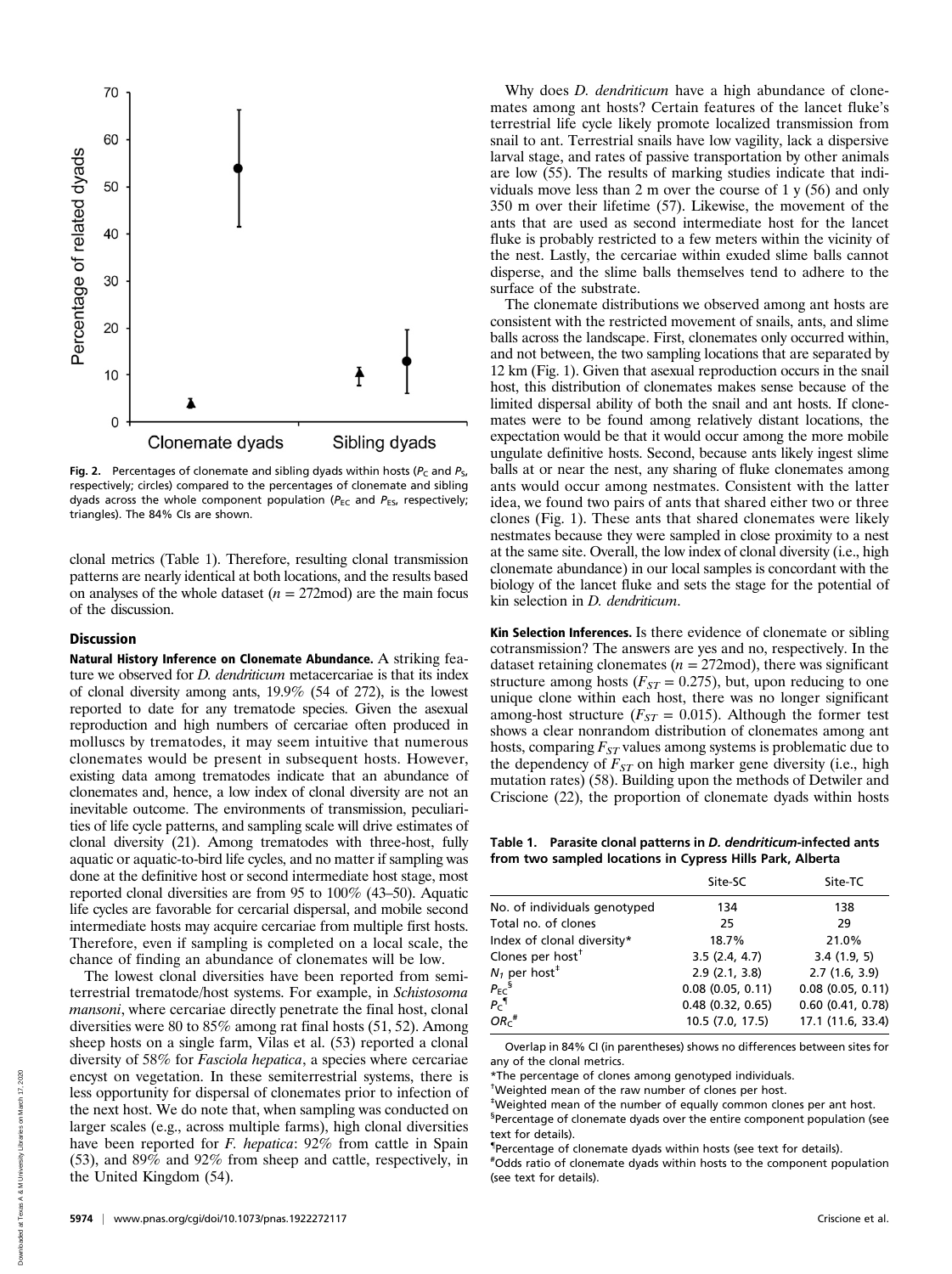provides a comparable quantitative measure that will be useful for comparisons among systems in future studies. We found that 54% of all dyad relationships within hosts were clonemates, and this value was significantly greater than the 4% expectation by chance. Indeed, clonemate cotransmisison was common as 17 of 18 hosts had at least one pair of clonemates and five of the 18 contained only a single clone (Fig. 1). In contrast, we found little to no support that sibling cotransmission would play a role in potential kin selection; the 12.8% of sibling dyads within hosts did not deviate from the expectation by chance alone of 10.5% (Fig. 2). These results confirm the original hypothesis by Wickler (1) that the life cycle of  $D$ . *dendriticum* is conducive to clonemate cotransmission. Hence, we find support for the potential of kin selection to drive the host-manipulation behavior in the parasite.

Do brain flukes have clonemates or siblings encysted in the same host? While clonemate cotransmission was high, the brain fluke still needs to have clonemates in the same host for kin selection to be possible. Our data support this second condition for kin selection to be possible as, in six of the 11 (55%) ants where a brain fluke was genotyped, there were clonemates of the brain fluke encysted in the abdomen. In the other five ants with genotyped brain flukes, it is possible there could still be a clonemate as we did not genotype all body flukes. Therefore, the 55% frequency of clonemates to a brain fluke should be considered a lower bound. Although we did not have strong evidence for sibling cotransmission, it is interesting to note that the single full sib relationship that was identified was between a brain fluke and a coinfecting metacercarial clone with three copies (Fig. 1). This result raises another interesting clonal dynamic in that the presence of clonemates could amplify the number of sibling relationships present in a host even though the overall chance of sibling cotransmission is low. In this particular case, instead of just one pair of full sibs, there are now three in relation to the brain fluke.

Wilson's (2) model showed that larval *D. dendriticum* could evolve the altruistic behavior even if ants are infected with multiple clones. Our results support this prediction of the model. Overall, a minimum (as we did not genotype all individuals) of 54 progenitor eggs seeded the metacercariae collected from the 18 ants. With regard to the number of progenitor eggs that can coinfect an ant, we found the mean number of clones per ant host was 3.5 and that the mean number of equally frequent clones per ant host was 2.9. Both values were significantly greater than 1. It is interesting to compare these values to figure 2 in Wilson (2). For a fixed value of where a brain fluke doubles the probability of an ant being ingested compared to an infected ant with no brain fluke, the figure shows that, when three equally frequent clones (which is the value we observed) infect ants, the frequency of parasitized ants that have a brain flukes is ∼98 to 99%. In accordance with this prediction, Romig et al. (59) reported 97.7% (43 of 44 via dissection) of ants collected from vegetation contained a brain fluke. Each of the 12 infected ants examined by micro-CT in Martin-Vega et al. (13) had a brain fluke. Further, in the hundreds of ants collected in our annual monitoring studies (e.g., ref. 26), each individual contained a single brain fluke.

It is possible that metacercarial clonal distribution patterns within and among ant hosts could vary across sampling locations. As discussed above, the scale of clonemate transmission is likely to be highly localized. Thus, factors that affect cercarial clonemate reproduction in snails (e.g., local adaptations of host–parasite compatibility or intraspecific competition within snails) and/or contact and consumption rates of slime balls by ants (e.g., habitat heterogeneity, ant colony size, or behavioral differences in ant species) may impact the number of clones, abundance of clonemates, and how both are partitioned among individual ants on a local scale. In our study system, we did not detect differences in clonemate abundance or differences in various clonal metrics within or among ants between the two sampled locations (Table 1). Thus, despite being 12 km apart, there appears to be consistency in

the clonal transmission process from snail to ant in the Cypress Hills system. For future studies, it will be of interest to test if the mean number of clones per ant varies among locations and, if so, if the frequency of parasitized ants with brain flukes declines as a function of within-ant clonal diversity as predicted in Wilson (2).

### Conclusion

Kin selection was invoked over 40 y ago as a means of driving the evolution of the lancet fluke's altruistic-based, host-manipulating behavior (1). However, data on the level of genetic relatedness between the brain fluke and abdomen metacercariae have remained lacking. Our results provide empirical evidence that conclusively shows the conditions necessary for kin selection to operate in this system. Specifically, we find a high degree of parasite clonemate cotransmission into ant hosts and that the brain fluke is often a clonemate of its coinfecting abdomen metacercariae. Moreover, our results are in agreement with an existing model that shows the altruistic behavior can evolve in the presence of multiple parasite clones within the same ant host. Hence, our clonal data from ants fill an important empirical gap in the long-perpetuated adaptive story of the lancet fluke in that we find support for the potential of kin selection to drive the evolution and maintenance of this iconic host manipulation.

Recent, high-resolution imaging data of the larval flukes inside ants (13, 16) provide support to another part of the adaptive story: i.e., the host-manipulation trait is the result of an evolved altruistic behavior in the parasite. In the original experimental infections of final hosts (17), the lack of explicit methodologies precludes conclusive assessment of the reported noninfectivity of the brain fluke. Nonetheless, structural differences between the brain fluke and abdomen flukes provide inferential support for fitness costs associated with the host-manipulation behavior displayed by the brain fluke (13, 16). Whereas the abdomen flukes are enveloped by a thick, double-layered cyst wall, the brain flukes are unencysted. It follows that brain flukes likely have reduced survivorship during the harsh ingestion processes in a final host (e.g., mastication, digestive enzymes). Moreover, in contrast to the abdomen flukes, the teguments of brain flukes are dominated by mitochondria-rich secretory tissue, which is consistent with its active energy-expending role of manipulating the ant. Hence, even if a brain fluke established in a final host, its reduced energy stores would lead to lower fecundity than an abdomen fluke. While additional experimental exposures into final hosts are warranted, the structural differences along with the original experimental infection report (17) collectively support the hypothesis of reduced fitness of the brain fluke as a consequence of its behavior in manipulating the ant host. Hence, the brain fluke's behavior fits the definition of an altruistic trait.

D. dendriticum is already distinctive among parasite puppeteers in that its induced ant "zombie-ism" involves discrete and daily "on–off" phases of host manipulation. Our clonemate cotransmission results highlight additional unique features of this parasite. For example, kin selection has played a role in the evolution of a diverse array of organismal traits from warning behaviors and cooperative breeding to the formation of microbial multicellular bodies and plant root growth (60). The lancet fluke provides the only known example where a kin-selected, altruistic trait facilitates parasite transmission. In addition, in other animal systems where kin selection operates, the genetic relatedness is largely determined by sibling and/or parent–offspring relationships. The obligate asexual reproductive stage of D. dendriticum in its snail first host has enabled the highest degree of genetic relatedness: i.e., clonality. Given the ubiquity of obligate asexual reproduction among digeneans, it will be of interest to quantify clonemates and explore the role of kin selection in the evolution of other trematode traits: e.g., larval-stage division of labor within mollusc hosts (61, 62) or competition outcomes for coinfecting metacercariae (e.g., ref. 63).